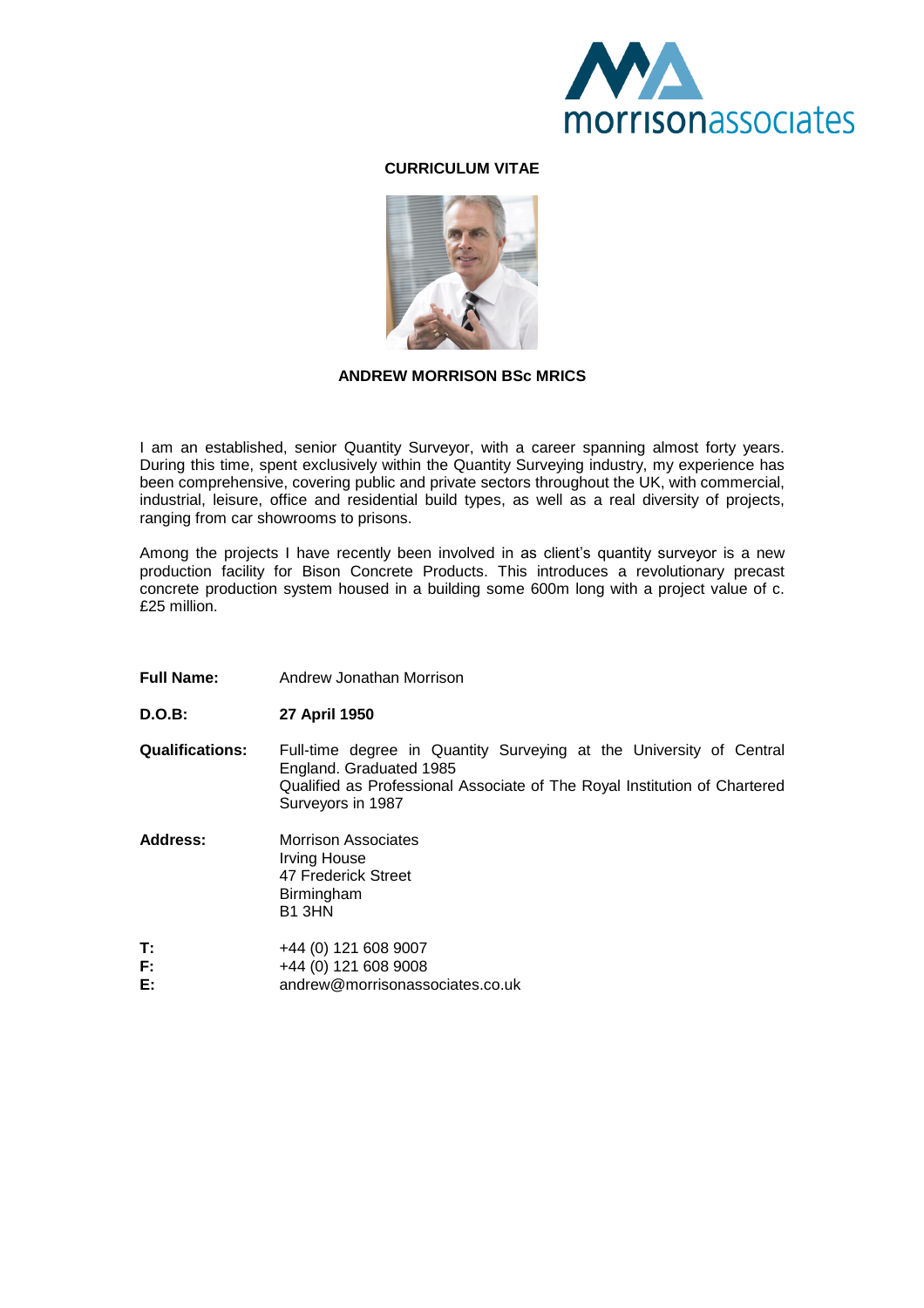

#### **EMPLOYMENT HISTORY**

| 1993 to date:                | Managing Director, Morrison Associates                                                                  |
|------------------------------|---------------------------------------------------------------------------------------------------------|
| 1992 – 1993:                 | Self-employment - A number of self-generated projects and work for QS<br>practices                      |
| 1989 – 1992:                 | Senior QS / Office Manager, Paul J Fleming & Associates                                                 |
| 1985 - 1989:                 | Senior QS / Office Manager / Associate Director, The Wheeler Group<br>Consultancy                       |
| 1981 - 1985                  | Full time degree at UCE; vocational placement for one year spent at The<br>Wheeler Group<br>Consultancy |
| 1981:                        | Freelance: Various QS practices and Contractors                                                         |
| 1974 - 1981:<br>1967 – 1974: | Assistant / Senior QS, Collins & Britton<br>Junior / assistant QS, David R Hardy & Partners             |

#### **MORRISON ASSOCIATES**

**1993 to Date** I set up Morrison Associates in 1993 as sole trader and the company has steadily grown over the last thirteen years to currently employ seven full time staff, becoming a Limited Company in April 1999. The company provides a range of services in addition to being Chartered Quantity Surveyors, focussing primarily on the private sector, for both corporate and individual clients. I have had extensive involvement in a substantial number of small and large works involving new builds, refurbishments, retail, leisure, housing, industrial and commercial properties, ranging geographically from Glasgow to Bournemouth.

#### **PAUL J FLEMING & ASSOCIATES**

**1989 –1992:** During my time at Paul J Fleming & Associates as Senior Quantity Surveyor, I was involved in a large variety of projects including offices, warehouses and factories for a number of clients (ranging in value from £200,000 to £4,000,000) as well as sheltered / low cost housing for Housing Associations and Local Authorities, nursing / rest homes for private clients, and construction of new teaching blocks and conversion of existing buildings to teaching accommodation.

#### **THE WHEELER GROUP CONSULTANCY**

**1985 –1989:** My work in roles as Senior Quantity Surveyor, Office Manager and Associate Director at The Wheeler Group Consultancy was wide-ranging, mainly with sole responsibility to the Client, including: *Public Bodies -* a number of prisons / training centres for the Home Office; armed forces bases for the PSA. *Commercial and industrial -* a number of office and warehouse / factory projects, value £300,000 - 2,000,000, and filling station projects for a major oil company (project co-ordination role) *Housing Association* - sheltered accommodation, housing etc. Additionally, I undertook the supervision of a number of long-term maintenance projects for Public Bodies under Measured Term Contract agreements.